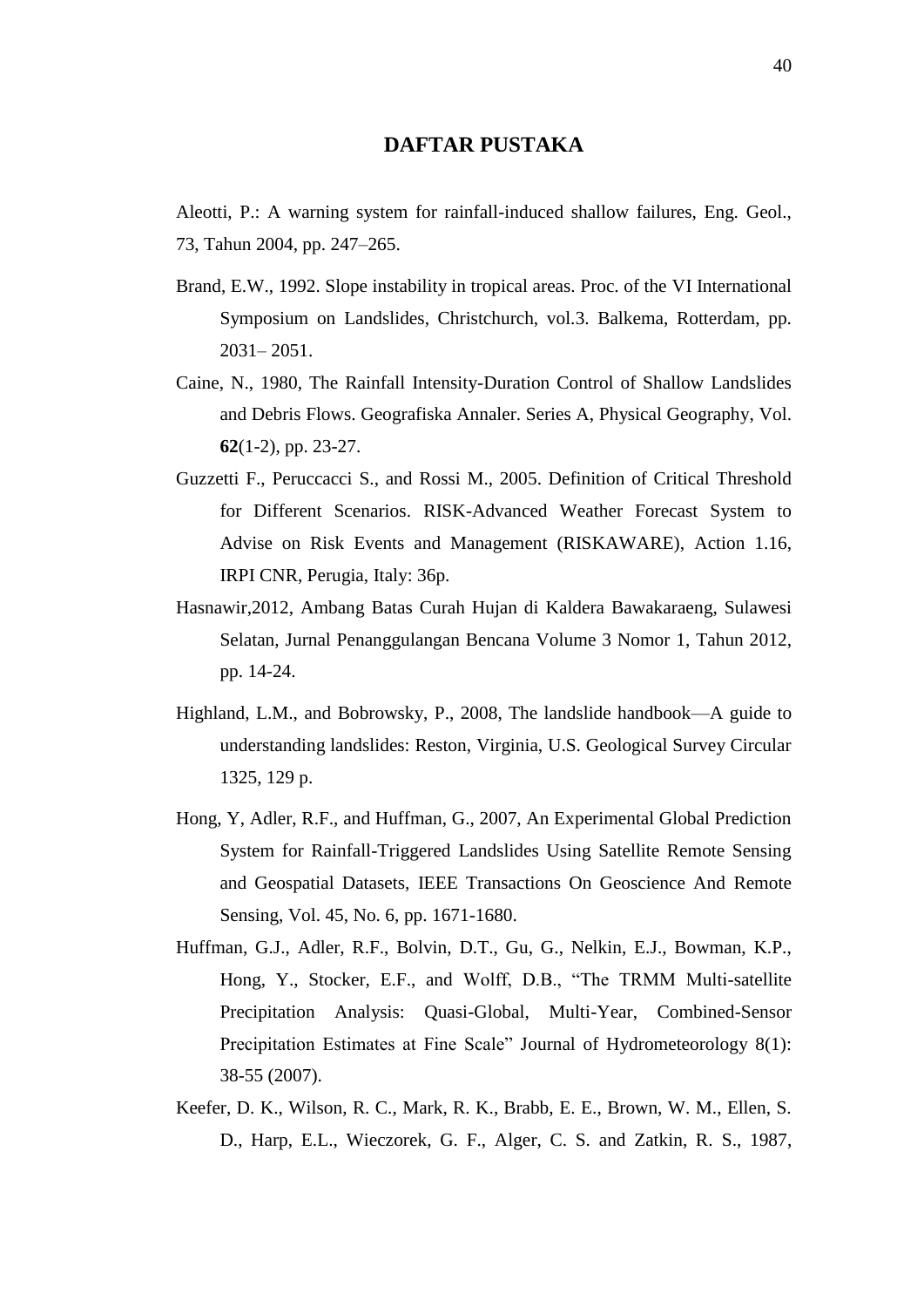"Real-Time Landslide Warning During Heavy Rainfall." *Science*, Vol. **238**(11), pp. 921-925.

- Mathew, J., Babu, D.G., Kundu, S., Kumar, K.V., and Pant, C.C., 2014, Integrating intensity–duration-based rainfall threshold and antecedent rainfall-based probability estimate towards generating early warning for rainfall-induced landslides in parts of the Garhwal Himalaya, India, Landslides Vol. 11 Issue 4, pp. 575–588.
- Morgenstern N R., 1992, The Role of Analysis in the Evaluation of Slope Stability. Keynote Paper, Proceeding 6th International Symposium on Landslides, Christchurch, Vol. 3, pp.1615-1630.
- Muntohar, A.S., 2008, Toward Regional Rainfall Threshold For LandslideOccurrence In Yogyakarta And Central Of Java, Jurnal Teknik Sipil, Vol. 3 No.1, pp. 40-47.
- Muntohar, A.S., 2009,Proposal Ambang Hujan Untuk Peringatan Dini Tanah Longsor1. Seminar/Workshop Application Research for Disaster and Humanitarian.,19 Desember 2009, Yogyakarta, pp. 1-22.
- Reichenbach, P., Cardinali, M., Vita, P. D. and Guzzetti, F., 1998, "Regional hydrological thresholds for landslides and floods in the Tiber River Basin (central Italy)."*Environmental Geology*, Vol. **35**(2-3), pp. 146–159.
- Rossi, M., Kirschbaum, D., Luciani, S., Mondini, A. C., and Guzzetti, F., 2012, TRMM satellite rainfall estimates for landslide early warning in Italy: preliminary results, Proceedings of the SPIE 8523, Remote Sensing of the Atmosphere, Clouds, and Precipitation IV, 5230D (November 8, 2012); doi:10.1117/12.979672.
- Sipayung, S.B., Cholianawati, N., Susanti, I., Rahayu, S.A.. dan Maryadi, E., 2014, Pengembangan Model Persamaan Empiris Dalam Memprediksi Terjadinya Longsor Di Daerah Aliran Sungai (Das) Citarum (Jawa Barat) Berbasis Data Satelit TRMM Jurnal Sains Dirgantara Vol. 12 No. 1, pp. 12- 21.
- Wieczorek, G. F. and Guzzetti, F.: A review of rainfall thresholds tor triggering landslides, in: Mediterranean Storms, ProceedingsPlinius Conference '99,